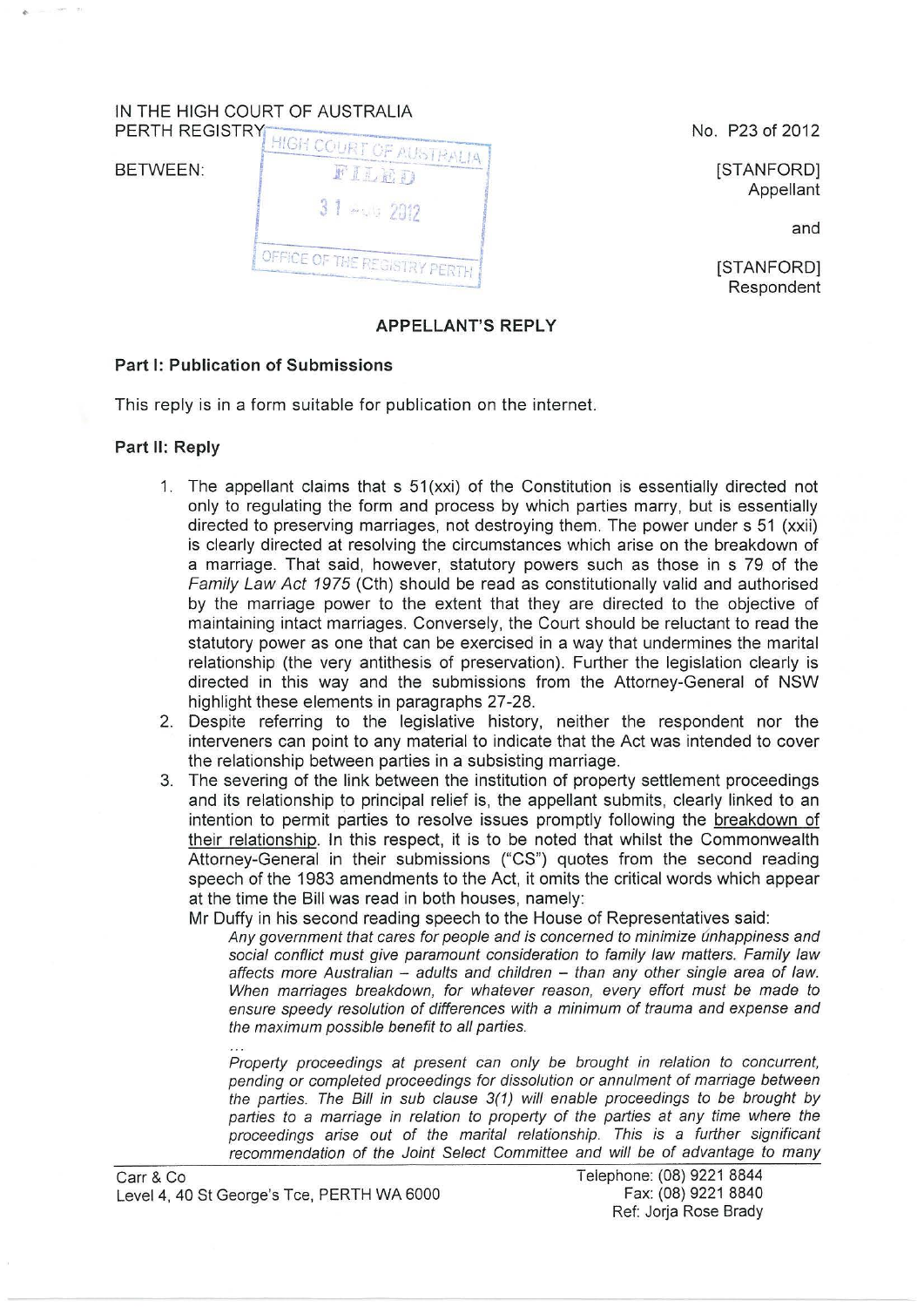persons faced with marital breakdown who wish to secure a settlement of property rights before the 12 month period of separation required for divorce proceedings are required.'

These sentiments were echoed by Senator Gareth Evans in his second reading speech to the Senate:

Free from the burden of attributing fault, the Family Court can now concentrate on being satisfied as to the fact of marriage breakdown and on deciding the most equitable distribution of property, the proper level of maintenance and, of overwhelming importance, the best possible arrangements for the welfare of any children of the marriage. *<sup>2</sup>*

- 4. For the greater part, the appellant is not in disagreement with the general submissions advanced by the Commonwealth Attorney-General on both constitutional issues and principles of construction of the relevant provisions, including s 79, of the Act. The validity of s 79 is not, however, a question to be asked and determined in the abstract. It must be asked and answered with respect to the particular proceedings that were the subject matter of the present appeal.
- 5. The appellant does not contend that s 79, including subsection (8), of the Act properly construed is beyond Commonwealth legislative power under ss 51(xxi) or (xxii) to the (dissolution and ancillary power) of the Constitution.
- 6. Cases such as Johnston v Krakowski<sup>3</sup> and Smith v Smith<sup>4</sup>, CS were concerned with the continuing need for maintenance in situations where the proceedings under the Commonwealth legislation continued to have vitality after the death of a party or former party to a marriage.
- 7. The statement of issues in Part II, paragraph 1 of the respondent's submissions ("RS") does not fully cover the range of issues identified in the appellant's submissions ("AS") at paragraph  $1(a)$ , (c) – (h) (inclusive).
- 8. The appellant does not take issue with the dates referred to in RS paragraph 5 and the appellant notes the respondent omits the date of the commencement of the Family Court proceedings (17 August 2009). By way of reply, the appellant contends that the following are significant to the resolution of this appeal:
	- a. The Magistrate at first instance made a number of important findings about the manner in which the parties arranged their finances, namely that:
		- i. The wife introduced into the marriage \$13,000 being the sale proceeds of her former matrimonial home which she had sold to her daughter (the respondent wrongly claims the finding was she "applied" the proceeds to the marriage);' **(3AB1205), (3AB1194)**
		- ii. the parties kept their finances separate;<sup>6</sup> (3AB1205)
		- iii. the parties only source of income after they both retired was their veteran's affairs pensions;<sup>7</sup> (3AB1204)
		- iv. the parties lived a frugal lifestyle;<sup>8</sup> (3AB1204)
		- v. at the time of trial, the wife had savings of \$61,754;<sup>9</sup> (3AB1202)
		- vi. the husband had saved some \$52,000 of which he had established a trust account with \$43,834 of which the wife was the beneficiary. **(3AB1202-1203)**
	- b. The Court accepted the husband's sworn evidence that the parties "never had a cross word". *<sup>10</sup>***(3AB1205)**

**161 CLR 217. 119. (3AB1205)** 1.51 & 128. (3AB1194) (3AB1205)

<sup>6</sup>**Ibid, 119. (3AB1205) <sup>7</sup> 1bid, 118. (3AB1204) <sup>a</sup>Ibid, 121. (3AB1204)** 9 **Ibid, 108. (3AB1202)** 10 **Ibid, 124. (3A81205)** 

<sup>1</sup>**See Duffy, Second Reading Speech on the Family Law Amendment Bill 1983, House of Representatives, Debates, 13 October 1983. See also**  ~age **24 to the submissions of Attorney-General of WA.** 

**See Senator Evans. Second Reading Speech on the Family Law Amendment Bill 1983, Debates, 1 June 1983.** 

<sup>3</sup>**(1965) 113 CLR 552.**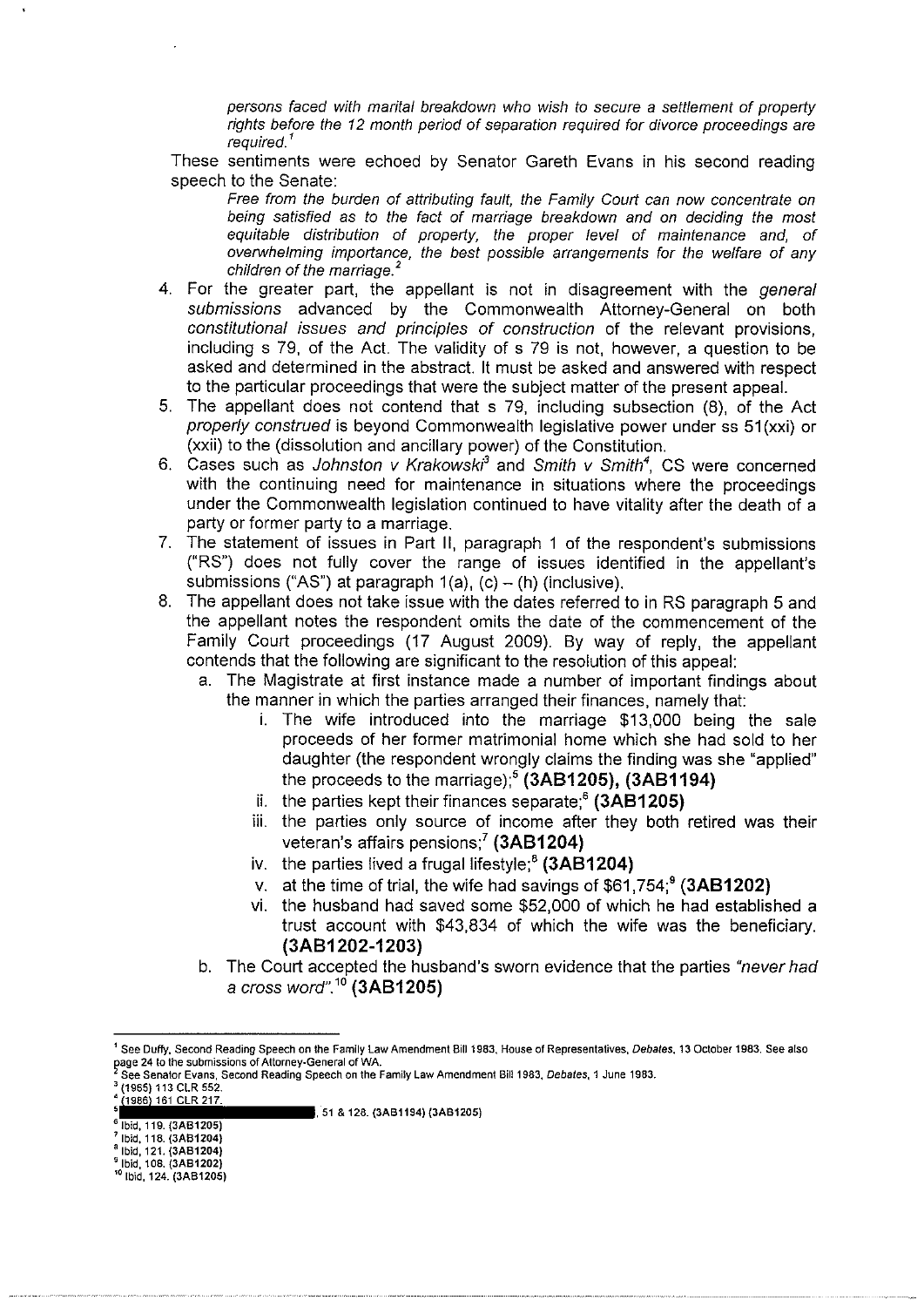- c. About 1995, following a discussion between the parties, each appears to have unilaterally made their own wills and kept them private.<sup>11</sup> (3AB1194) The husband's will left his estate to his children as he believed the wife would to hers, but he gave his wife a life tenancy in the home. **(3AB1194)**
- d. There was never a legitimate controversy about the wife or her representative having to seek relief under the jurisdiction to meet her needs. Although the appellant concedes that the wife's case guardian claimed it was necessary, it was clearly established not to be. The Full Court found unequivocally that there was not and had not been a need for financial support for the wife.<sup>12</sup> **(3AB1301** )The resource established by the husband to meet any need for the wife was never called upon. **(3AB1296)** Neither of the wife's children ever sought to access the trust fund<sup>13</sup> (3AB1296), nor were they ever called upon to make a contribution themselves for any requirement of the **wife's.(2AB724-725)**
- 9. The scheme of the Act envisages that a valid exercise of the jurisdiction under s 79 may, in appropriate circumstances, continue as a valid exercise of jurisdiction under s 79(8). The appellant contends that the Court had no jurisdiction on the facts of the case as found to make orders under s 79(1). Hence, since jurisdiction cannot be created under s 79(8) on the wife's death, the Court had no jurisdiction to make the orders now appealed.
- 10. If the appellant is wrong in this submission the appellant submits that the Full Court failed to properly consider its obligations under s 79(8). This section requires that the Court undertake these steps:
	- a. determining that if the death had not occurred it would have made an order (not the order);
	- b. that it was still appropriate to make an order;
	- c. re-undertake the processes required by s 79 of the Act (the 4 step process)<sup>14</sup> including an analysis of s 75(2); and
	- d. then consider s 79(2), i.e. the obligation on the Court not to make an order unless it is satisfied that it is just and equitable in all of the circumstances.
- 11. The appellant contends that a final order made by the Court under s 79(8) should not be an order giving effect to some entitlement that the wife might have had, prior to her death. The nature of this being a new determination, rather than a continuation of an old determination is highlighted by s 79(9) which requires the Court not to make an order unless all of the parties have attended a conference. This point was not taken before the Full Court, but it is submitted that the parties to the proceedings at the point at which orders were made by the Full Court had not been called upon to attend any such conference. This is a precondition to the making of an order, unless the Court has resolved it. This highlights that there must be contemporary scrutiny of all of the statutory elements before an order is made and as enunciated in Fisher*15,* the Court should not exercise its jurisdiction lightly. <sup>16</sup>
- 12. Clearly the fact that only a stranger to the marriage will benefit has to be a relevant consideration and yet the Full Court did not review the death of the wife in the context of these sections, merely adverted to the timing of the disposition as important to do justice and equity under s 79(2) of the Act and without further explanation concluded that the proper order was that a stranger to the marriage should receive a fixed sum.
- 13. The appellant does not dispute the respondent's submission in paragraph 19, so far as it goes. However, in Fisher<sup>17</sup> the Court expressly indicated that an order

<sup>11</sup>**, 53. (3AB1194)** 

<sup>12</sup>**Stanford v Stanford (2011) FLC 93483, 85-988. (3AB1301) u 81 (3AB1199); Stanford v Stanford {2011) FLC 93-483, 85-986 & 85-988. {3A81296 & 1301) H Hickey and Hickey and Attorney-General tor the Commonwealth of Australia (Intervener) (2003) FLC 93-143.** 

<sup>15</sup>**Fisher & Fisher (1986) 1 CLR 438.** 

<sup>16</sup>**Ibid, 448. <sup>17</sup>See Note 15 above.**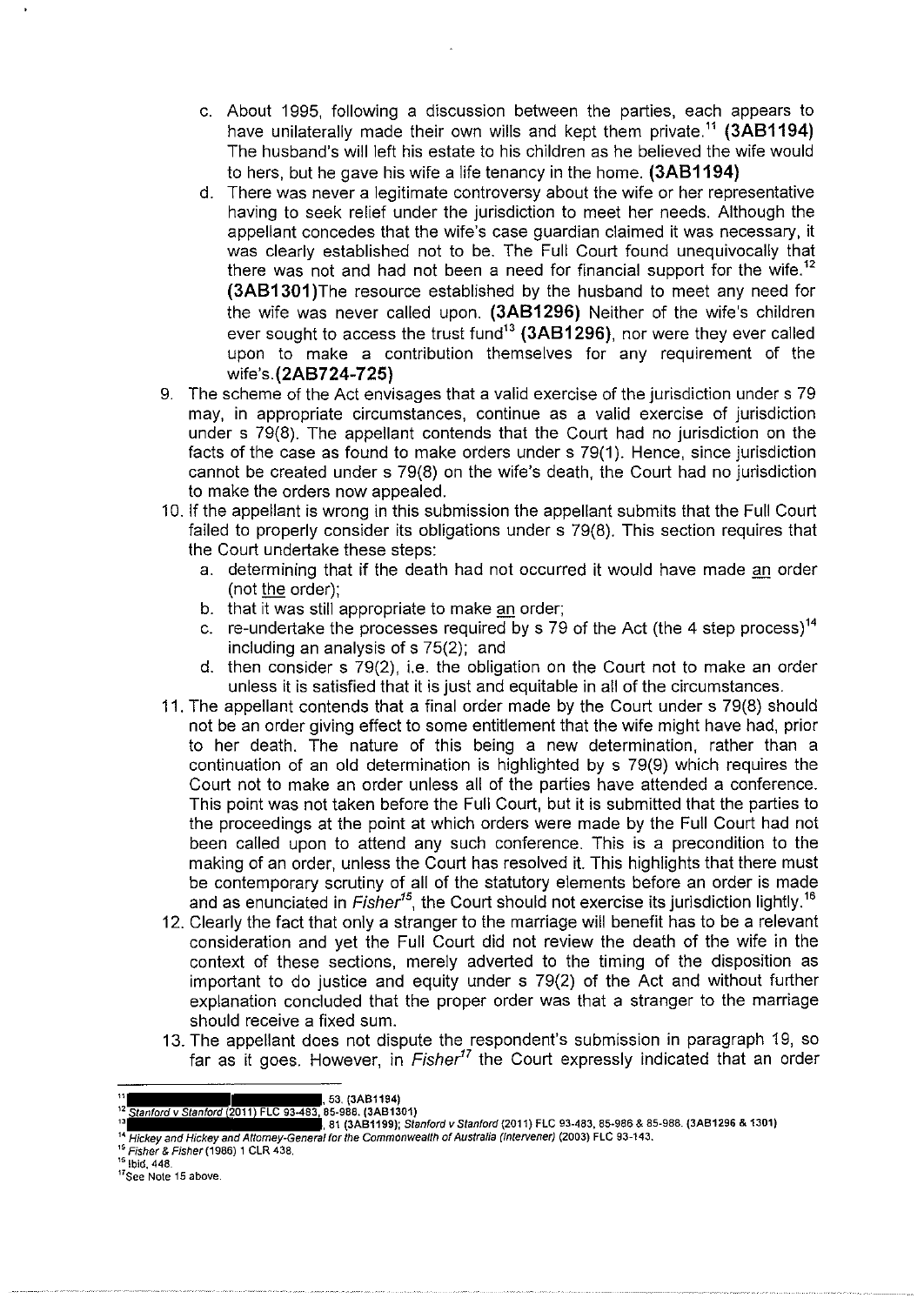benefitting complete strangers was a discretionary power which should not be exercised lightly, a matter that the Full Court does not appear to have considered.

- 14. Dougherty<sup>18</sup> is confined by its facts because it related to proceedings:
	- a. following the breakdown of the marriage; and
	- b. initiated by the wife in relation to the property of the parties to the marriage and joined by the parties' son in relation to the property of the parties to the marriage.
- 15. Whilst the proceedings were held to arise out of the marital relationship these elements are critical to an understanding of the judgment in *Dougherty*.<sup>19</sup> The appellant agrees that procedurally, the identity of the party who commenced the proceedings and the identity of the party who continues them may not make a difference. However, the absence of the critical factors to which we have referred distinguishes the present case from Dougherty. *<sup>20</sup>*
- 16. Regarding RS paragraph 8, the essential question is whether the constitutional ambit of s 51(xxi) is sufficiently wide to support the orders of the kind made under s 79(1) and (8). The appellant contends that orders of this kind made in the instant circumstances cannot be said to arise directly out of the marital relationship.
- 17. In RS paragraph 11 the respondent's main point is that separation is not a prerequisite to making orders for maintenance of a spouse or for the division of property in the wife's favour while she is alive. Even if that proposition is accepted and was entailed in the original application regarding the financial needs of the wife for residential support before she died, it does not apply in raising a matrimonial cause as defined in  $s(1)(c)$  and (ca) of the Act once there was, after her death, no continuing requirement to make financial arrangements for her residential care.
- 18. The appellant's interpretation echoes the view expressed at first instance by Dessau J in Jennings (by his next friend State Trustees Limited) v Jennings, where her Honour held that "an order finally determining the property issues between the parties who had never formed an intention to sever their relationship could not be appropriate, fair or just in that context" [in the context of s 79 proceedings].<sup>22</sup>
- 19. Proceedings for final orders to permanently determine the property relationship between parties to a marriage who are not separated are not within jurisdiction and are clearly contrary to the principles in s 43 of the Act. If the proceedings are instituted beyond jurisdiction, they cannot be continued after the death of one of the parties to the proceedings.
- 20. The propositions in RS paragraphs 15-17 can be read as suggesting no more than if, in the circumstances of this case, the husband and wife are within their respective limitations of health and age in a happy relationship and a third party initiates proceedings there is ipso facto a breakdown of their marriage.
- 21. The respondent's contention is effectively that the jurisdiction to litigate property settlement proceedings arises where there is a continuation of the consortium vitae albeit with some elements of physical separation. This suggests that a third party purporting to act on behalf of one of the spouses can disrupt their property arrangements when there has been no end to the consortium vitae. As was observed during argument in the special leave application in Sterling:
	- It may be this case will later be thought to take on a life of its own, where it is enough to demonstrate physical separation, ergo property division, and at least there is a highly contestable question whether that principle can be. seen as underlying this decision.<sup>23</sup>

<sup>&</sup>lt;sup>16</sup> *Dougherty & Dougherty* (1987) 163 CLR 278.<br><sup>19</sup> <sup>Ibid.</sup><br><sup>21</sup> **Ibid.** <br><sup>21</sup> (1997) FLC 92-773. <sup>22</sup> **Ibid.** 84-538.

**<sup>22</sup> lbid, 84-538.** 23 **Sterling & Sterling & Protective Commissioner (2001) 22(16) Leg Rep SL4 HCA.**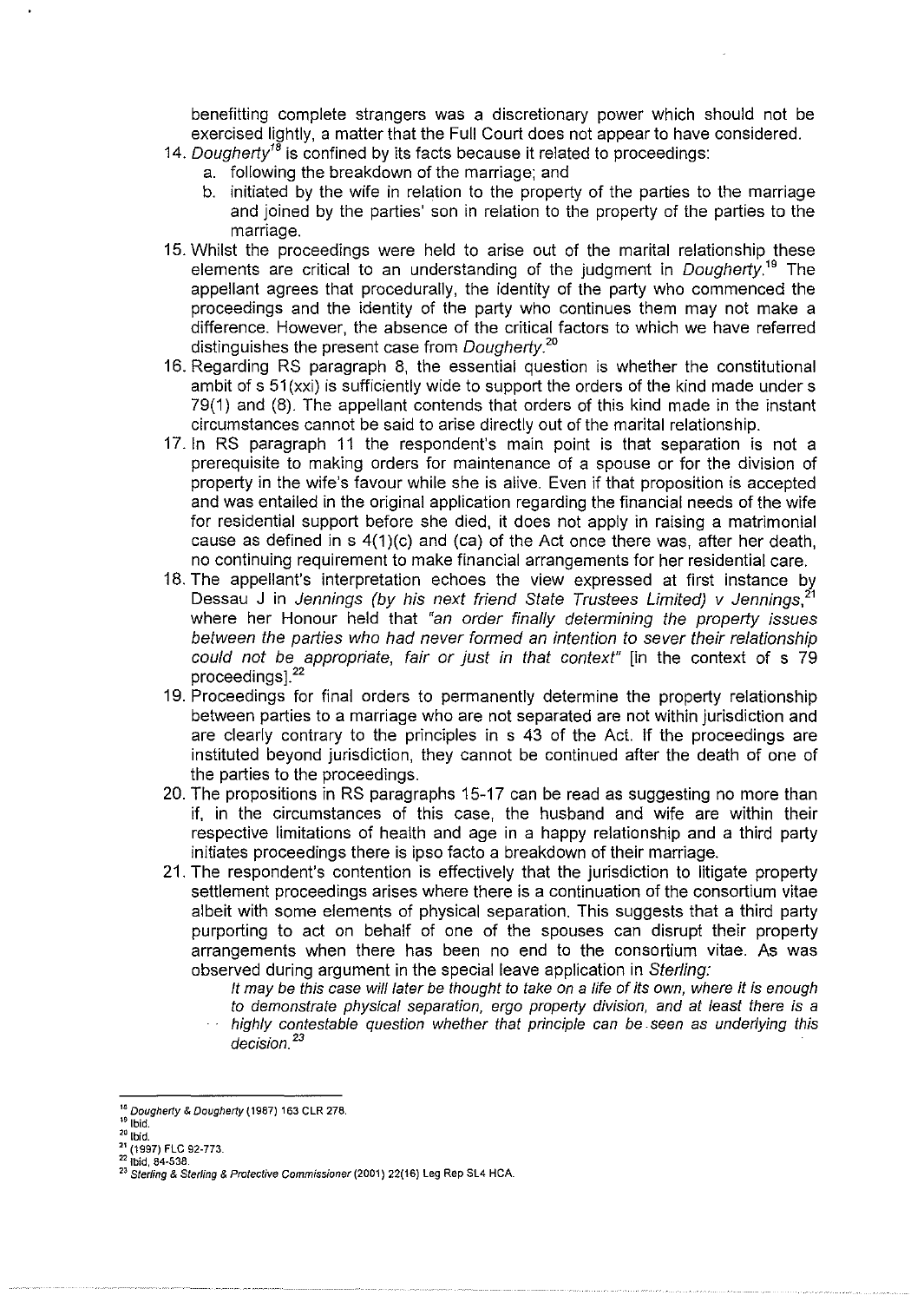- 22. The appellant contends that physical separation or restrictions affecting the nature of the cohabitation between parties are not the same as ending a marriage and initiating Family Court proceedings, nor should they be.
- 23. The appellant never objected to supporting his wife and went so far as saying to the Court, that if there was an established need he was always willing to meet it. However, leaving aside the question of whether an order for maintenance could be made during a subsisting marriage, the fact is that the nature of a property order is completely different from a maintenance order. The appellant refers to the nature of a final property settlement order in his submissions at paragraph 31 et seq, in particular, the finality, the lack of later variation and the fact that it is a major intrusion into the rights of the parties to determine their own property relationship during the subsistence of a marriage. It is relevant that historically final property settlement orders could not be made until there was at least a separation and for much of Australia's history, proceedings for divorce or other principal relief.
- 24. The appellant does not take issue with the description of the jurisdictional and historical arguments made in the submissions filed by the Western Australian Attorney-General as intervener in these proceedings. The appellant does, however, take issue with paragraphs 11, 70 and 71 of the Attorney-General's submissions. The appellant contends that the finding of the Magistrate<sup>24</sup> **(3AB1182), (3AB1189)** and the Full Court in this case that there had not been a breakdown of the marital relationship stands. **(3AB1268)**
- 25. The appellant submits that these findings were open on the evidence at the date of the Magistrate's decision and at the date of the Full Court's first decision. The principal issue the appellant has with the submissions made by the Western Australian Attorney-General is the suggestion that the simple act of issuing proceedings for settlement of property or for the benefit of a spouse brings about a marital breakdown. In this case the proceedings were found not to be for the benefit the wife<sup>25</sup>**(3AB1301** ), nor were they found to ensure the welfare of the wife, because she had no need<sup>26</sup>. **(3AB1301)**
- 26. The proposition of the Western Australian Attorney-General that simply the institution of a proceeding by a third party with a claim is enough to override the relationship of the husband and wife without any further evidence of desire or intention, cannot be maintained. Restating that proposition to its extreme, where a party has a minor disability by reason of which the party has have given a party an enduring power of attorney, but nevertheless is able to make his or her own decisions about his or her emotional relationships, could under WA's submission find themselves separated, even though they have an enduring loving relationship.
- 27. Again the appellant refers to Dessau J's view, which echoes the appellant's submission that, "It strikes me as a perverse proposition that an administrator, appointed to represent a person who through disability is unable to organize his own affairs, could simply 'reach a decision' that the person's marriage has ended and ... cannot possibly be empowered to handle 'the affairs of the heart' or the most intimate aspects of the represented person's mind and soul." In that case, the Court held that whilst the proceedings arose out of the marital relationship and jurisdiction existed, the Court should "not proceed to exercise its jurisdiction in this case given that the parties have not separated and that as a matter of principle the Court should seek to protect, rather than to promote the downfall of, the parties' marriage." Whilst the Full Court has preferred the approach of the judge at first instance in Sterling v Sterling & the Protective Commissioner<sup>27</sup>, the appellant's argument in part mirrors the view expressed by Dessau J.

**<sup>26 (3</sup>AB1182); 6, 19. 6, 19.** 

<sup>25</sup>**Stanford v Stanford (2011) FLC 93-483, 85-988.** 26 **Stanford v Stanford (2012) FLC 93-483, 47.** 27 **{1999] FAMCA 1676.**